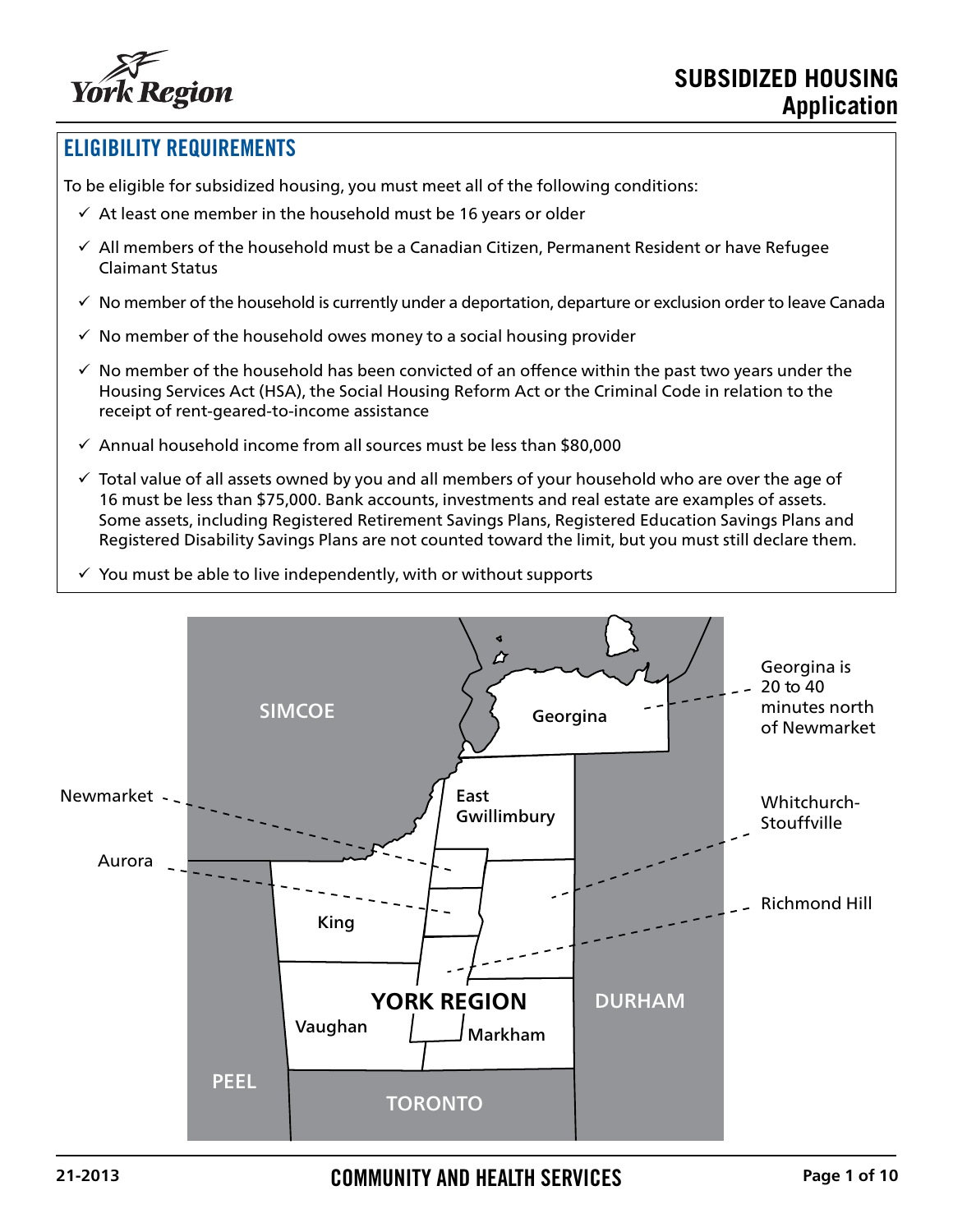

| <b>COMPLETING THE APPLICATION</b>                                                                                                                                                                                                                                                                  |  |  |
|----------------------------------------------------------------------------------------------------------------------------------------------------------------------------------------------------------------------------------------------------------------------------------------------------|--|--|
| Complete all sections of the application form.                                                                                                                                                                                                                                                     |  |  |
| For each member of your household you must include proof of your status in Canada. Include a copy of<br>one of these documents:                                                                                                                                                                    |  |  |
| Canadian birth certificate or Canadian passport                                                                                                                                                                                                                                                    |  |  |
| Canadian citzenship document, 8.5 x 11 paper form (both sides)                                                                                                                                                                                                                                     |  |  |
| Permanent resident card (both sides)                                                                                                                                                                                                                                                               |  |  |
| Record of landing                                                                                                                                                                                                                                                                                  |  |  |
| Convention refugee documentation and/or                                                                                                                                                                                                                                                            |  |  |
| Refugee claimant form                                                                                                                                                                                                                                                                              |  |  |
| We do not accept your Health Card or Driver's Licence as proof of your status in Canada.                                                                                                                                                                                                           |  |  |
| tax year for each member of your household over the age of 16. If you do not have a Notice of<br>Assessment or T1 General you can request one by calling the Canada Revenue Agency at<br>1-800-959-8281 or visit canada.ca/en/revenue-agency.<br>Sign Section 8 - Release, Consent and Declaration |  |  |
| If you do not complete all sections of this application form, or do not include citizenship documentation<br>for all household members, and do not provide verification of income, the application will be returned to<br>you without placing you on the waiting list.                             |  |  |
| Mail, deliver, fax, or scan and email your application to Housing Access Unit:                                                                                                                                                                                                                     |  |  |
| <b>York Region Housing Access</b>                                                                                                                                                                                                                                                                  |  |  |
| Housing Services, 5th Floor<br>The Regional Municipality of York                                                                                                                                                                                                                                   |  |  |
| 17150 Yonge Street                                                                                                                                                                                                                                                                                 |  |  |
| Newmarket, ON L3Y 8V3                                                                                                                                                                                                                                                                              |  |  |
| Email: Housing.Access@york.ca                                                                                                                                                                                                                                                                      |  |  |
| Fax: 905-830-5023                                                                                                                                                                                                                                                                                  |  |  |
| Phone: 1-877-464-9675 or TTY: 1-866-512-6228                                                                                                                                                                                                                                                       |  |  |
| Please note that photographs of your documents will not be accepted.                                                                                                                                                                                                                               |  |  |
| This application is not for emergency/immediate housing needs. To learn more about homeless<br>community programs please call 1-877-464-9675.                                                                                                                                                      |  |  |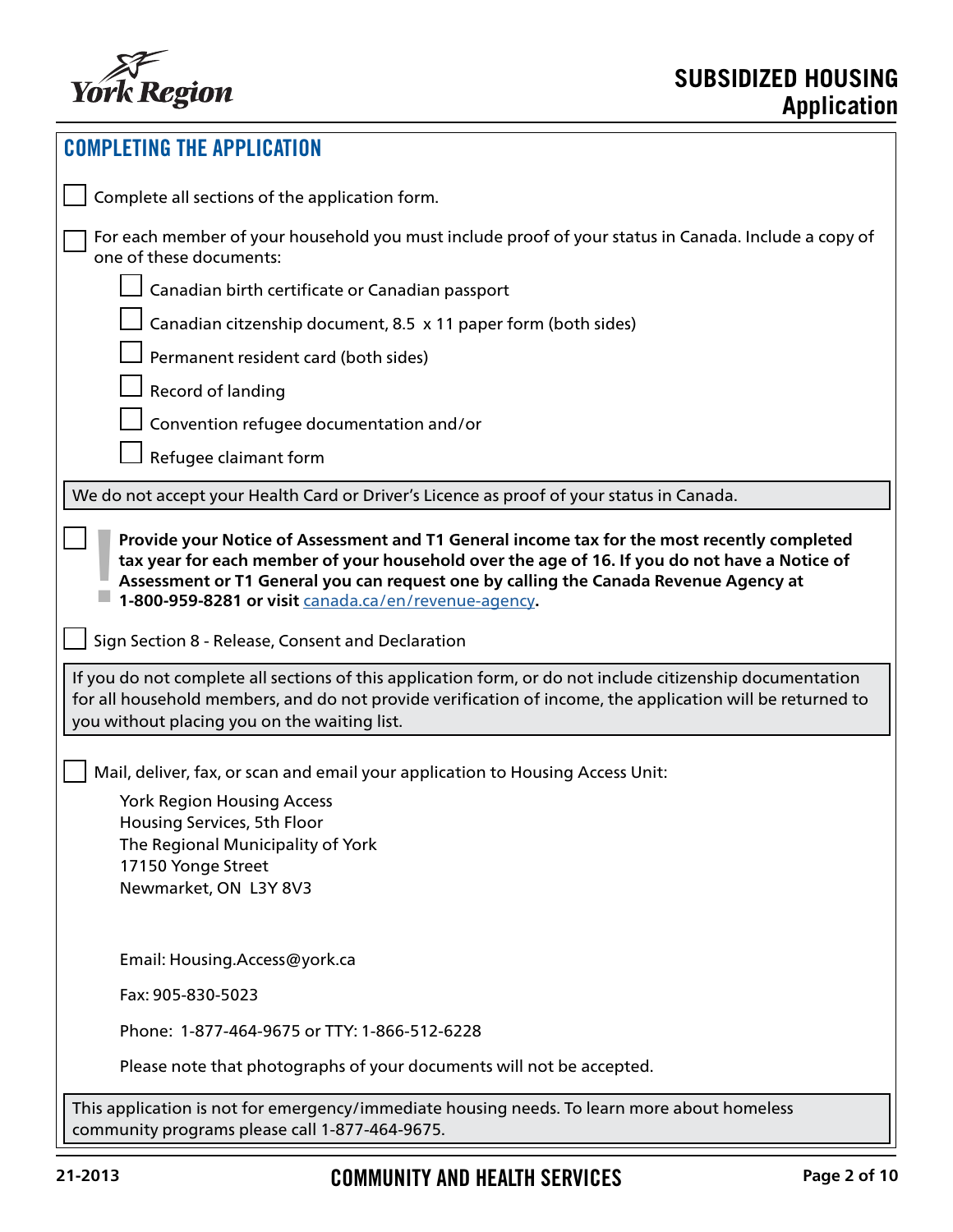

## DEFINITION OF INCOME

'Income' means ALL income (i.e. gross income), benefits and gains of every kind and from every source.

### DEFINITION OF ASSETS

'Assets' include any savings, investments and property owned by any member of your household over the age of 16.

### EXAMPLES OF INCOME

#### **Work/benefits/education**

- Full-time, part-time, casual, seasonal
- Self-employed
- Disability pay, sickness pay, long term income protection plan, Employment Insurance, etc.
- Commissions, overtime pay, vacation pay, bonuses, etc.
- Support payments received
- Maternity leave top-up by employer
- Full/part-time student

#### **Pension**

- Old Age Security (OAS)
- Guaranteed Annual Income System (GAINS)/ Guaranteed Income Supplement (GIS)
- Canada/Provincial Pension Plan (CPP), (QPP)
- Government pensions from other countries
- Company pensions, private pensions, etc.
- Civilian war pensions
- Public service pensions

#### **Payments and allowances**

- Workers Safety Insurance Board (WSIB) payments
- Ontario Works (OW)
- Ontario Disability Support Plan (ODSP)
- Military or Militia or Civil Defense allowance
- Immigration allowance
- War Veteran's allowances
- Training allowances
- Payments from Children's Aid Society

## EXAMPLES OF ASSETS

#### **Assets/investments that count toward the asset limit:**

- Bank accounts (savings accounts and chequing accounts, Tax-Free Savings Accounts (cash), overseas or foreign accounts, etc.)
- Investments (stocks and bonds, annuities, stocks, shares, bonds, term deposits, Guaranteed Investment Certificates (GICs), mutual funds, overseas or foreign investments, Tax-Free Savings Accounts (investments), etc.)
- Real estate equity (the value of the property as determined by the current MPAC assessment, minus the amount of any mortgage(s) owing and any balance owing on any loans/lines of credit secured against the property)

#### **Assets/investments that are exempt from the asset limit:**

- Registered accounts/investments (Registered Disability Savings Plan (RDSP), Registered Retirement Savings Plan (RRSP), Registered Retirement Income Fund, Locked-in Retirement Account, Locked-in Income Fund, Registered Education Savings Plan (RESP), etc.)
- Personal motor vehicles
- Life insurance with a cash surrender value up to \$100,000
- Prepaid funerals
- Business assets (business bank accounts, business property, business vehicle, taxi license) up to \$20,000
- Trust fund for a person with disability, up to \$100,000

This document is available with communications supports upon request.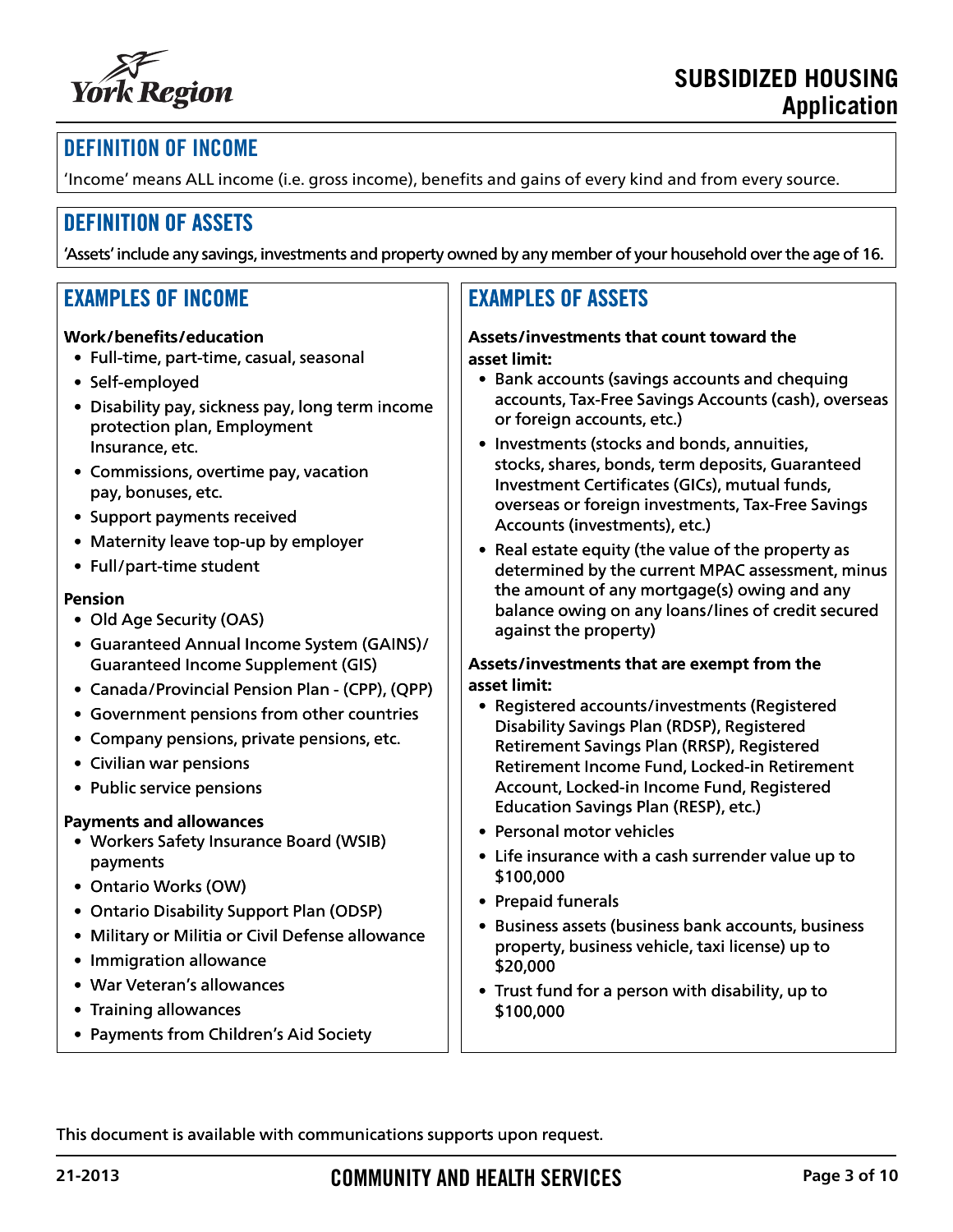

# **SUBSIDIZED HOUSING Application**

| Office Use Only                                                            |  |  |
|----------------------------------------------------------------------------|--|--|
|                                                                            |  |  |
| <b>SECTION 1 - YOUR INFORMATION</b>                                        |  |  |
| <b>MAIN APPLICANT</b>                                                      |  |  |
| First name<br>Last name                                                    |  |  |
| Street number<br>Street name                                               |  |  |
| Postal code<br>Apartment number<br>City/Town                               |  |  |
| Primary Phone number<br>Email                                              |  |  |
| Marital status:                                                            |  |  |
| $\bigcirc$ Single<br>Married<br>Divorced/Separated<br>Widowed<br>Other     |  |  |
| Mailing address (if different than above)                                  |  |  |
| Street number<br>Street name                                               |  |  |
| Postal code<br>Apartment number  <br>City/Town                             |  |  |
| <b>CURRENT LANDLOARD OR PROPERTY OWNER INFORMATION</b>                     |  |  |
| <b>Current landlord</b><br>Phone number                                    |  |  |
| <b>Current living situation</b>                                            |  |  |
| Own/co-own<br>Staying with relative/friend<br>Rent<br>Temporary            |  |  |
| How much rent do you pay<br>Date moved in (mm/yy)                          |  |  |
| <b>ALTERNATE CONTACT INFORMATION</b>                                       |  |  |
| Please provide an alternate contact we can talk to about your application: |  |  |
| First name<br>Last name                                                    |  |  |
| Relationship to applicant                                                  |  |  |
| Phone number<br>Email                                                      |  |  |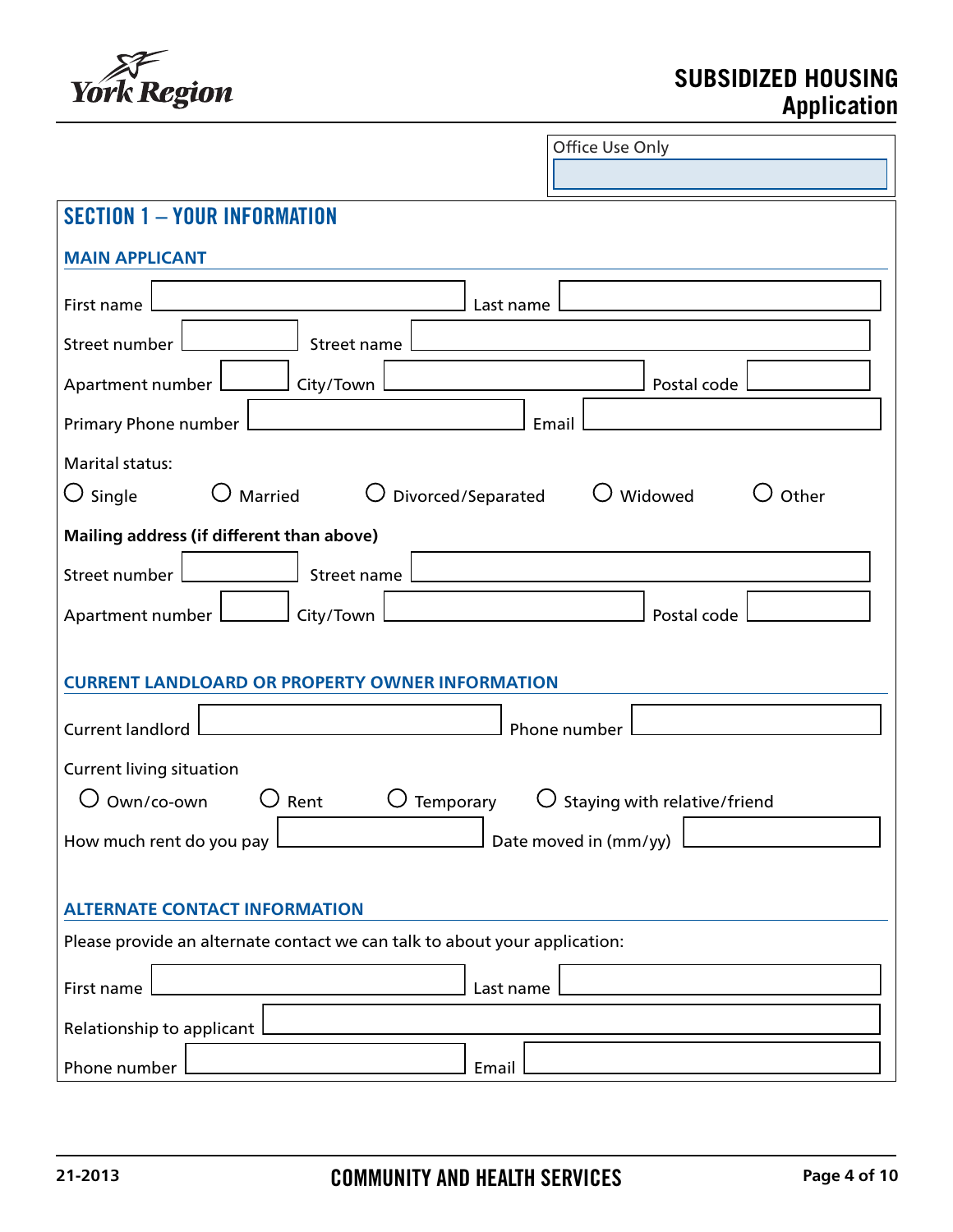

# SECTION 2 – HOUSEHOLD MEMBERS

List the names of all adults and children (including yourself) who will live with you in subsidized housing. You must attach proof of legal status in Canada for all household members. See the Application Checklist for examples of required documents.

| <b>First name</b>                                                                                                                                   | Last name | Relationship to<br>you | Sex<br>(M/F) | Date of birth<br>(mm/dd/yy) | <b>Status in Canada</b><br>(Canadian Citizen,<br>Permanent Resident,<br>Refugee, Refugee<br>Claimant, Applied for<br><b>Permanent Residency</b><br>or Sponsered) |
|-----------------------------------------------------------------------------------------------------------------------------------------------------|-----------|------------------------|--------------|-----------------------------|------------------------------------------------------------------------------------------------------------------------------------------------------------------|
|                                                                                                                                                     |           | Self                   |              |                             |                                                                                                                                                                  |
|                                                                                                                                                     |           |                        |              |                             |                                                                                                                                                                  |
|                                                                                                                                                     |           |                        |              |                             |                                                                                                                                                                  |
|                                                                                                                                                     |           |                        |              |                             |                                                                                                                                                                  |
|                                                                                                                                                     |           |                        |              |                             |                                                                                                                                                                  |
|                                                                                                                                                     |           |                        |              |                             |                                                                                                                                                                  |
|                                                                                                                                                     |           |                        |              |                             |                                                                                                                                                                  |
|                                                                                                                                                     |           |                        |              |                             |                                                                                                                                                                  |
| $\bigcirc$ Yes<br>$\bigcirc$ No<br>Do all family members currently live with you?                                                                   |           |                        |              |                             |                                                                                                                                                                  |
| $\bigcirc$ Yes<br>$\bigcirc$ No<br>Is a baby expected?<br>If yes, date expected                                                                     |           |                        |              |                             |                                                                                                                                                                  |
| $\bigcirc$ Yes<br>$\bigcup$ No<br>Do you share custody of the children listed in this application?<br>If yes, please provide custody documentation. |           |                        |              |                             |                                                                                                                                                                  |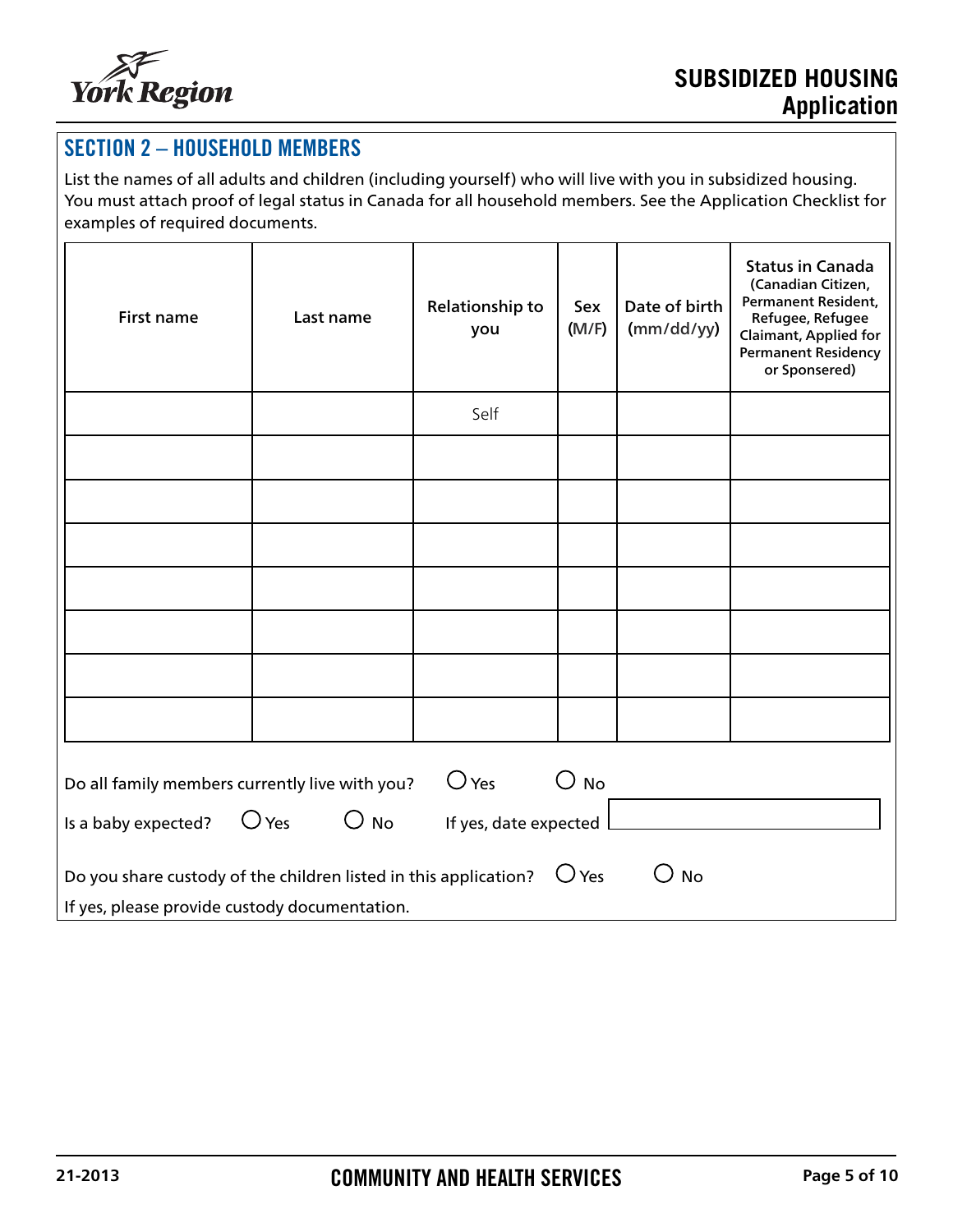

| <b>SECTION 3 - PREVIOUS ADDRESSES</b>                                                                         |                                 |  |  |
|---------------------------------------------------------------------------------------------------------------|---------------------------------|--|--|
| List the addresses where you have lived for the past three years.                                             |                                 |  |  |
| Street number<br>Street name                                                                                  |                                 |  |  |
| Apartment number                                                                                              | City/Town                       |  |  |
| Province                                                                                                      | Postal code                     |  |  |
| Date moved in (mm/yy)                                                                                         | Date moved out (mm/yy)          |  |  |
| Landlord name                                                                                                 | Landlord phone number           |  |  |
| Street number<br>Street name                                                                                  |                                 |  |  |
| Apartment number                                                                                              | City/Town                       |  |  |
| Province                                                                                                      | Postal code                     |  |  |
| Date moved in (mm/yy)                                                                                         | Date moved out (mm/yy)          |  |  |
| Landlord name                                                                                                 | Landlord phone number           |  |  |
| Street number<br>Street name                                                                                  |                                 |  |  |
| Apartment number                                                                                              | City/Town                       |  |  |
| Province                                                                                                      | Postal code                     |  |  |
| Date moved in (mm/yy)                                                                                         | Date moved out (mm/yy)          |  |  |
| Landlord name                                                                                                 | $\rfloor$ Landlord phone number |  |  |
| <b>CURRENT OR PREVIOUS SUBSIDIZED HOUSING INFORMATION</b>                                                     |                                 |  |  |
| Have you or anyone listed on your application ever lived in subsidized housing? $\;\bigcup$ Yes $\bigcirc$ No |                                 |  |  |
| If yes, Name of person who lived in subsidized housing                                                        |                                 |  |  |
| Name of housing provider                                                                                      |                                 |  |  |
| What was your address in subsidized housing?                                                                  |                                 |  |  |
| Street number<br>Street name                                                                                  |                                 |  |  |
| City/Town<br>Apartment number                                                                                 |                                 |  |  |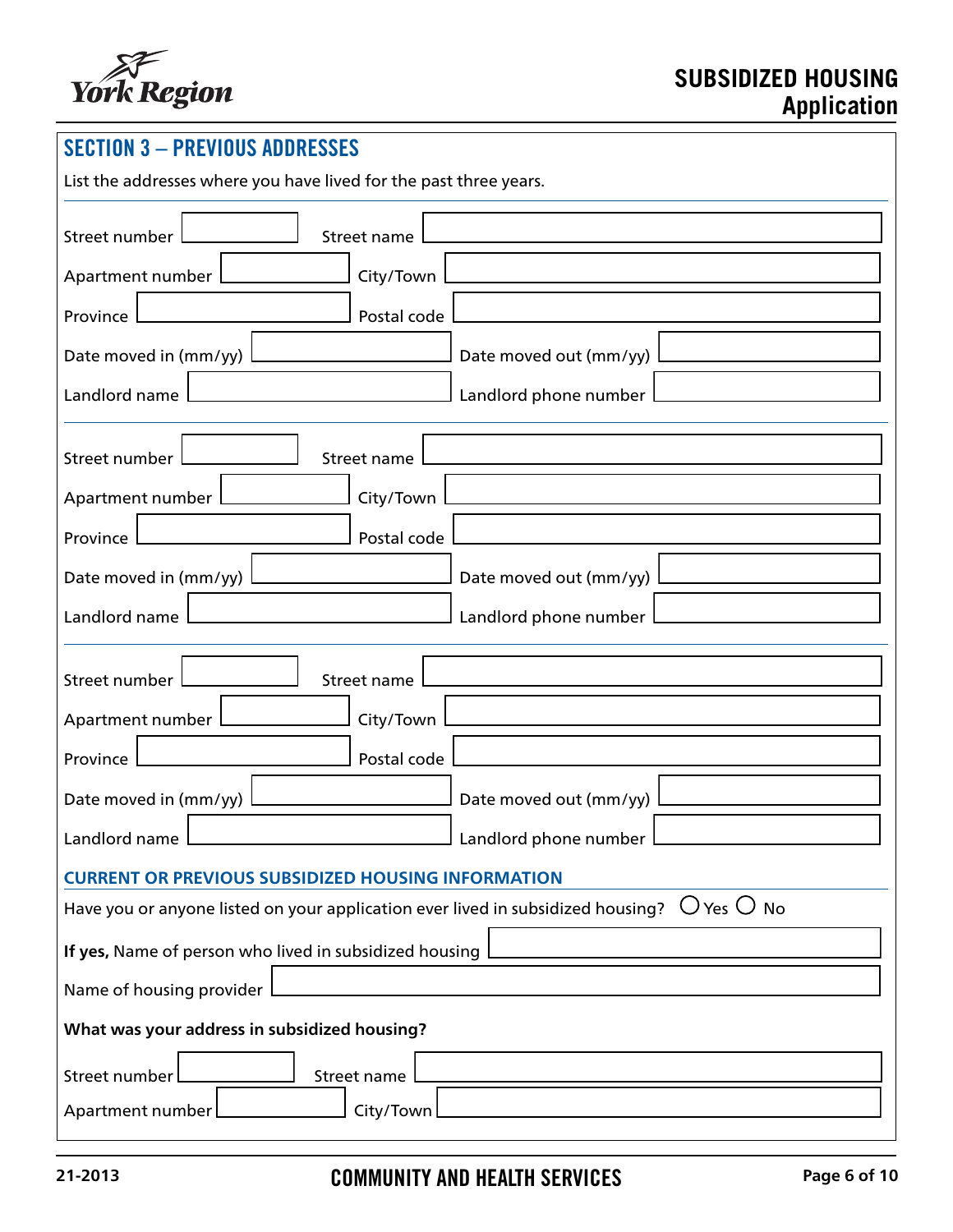

# **SUBSIDIZED HOUSING Application**

| Postal code<br>Province                                                                                                                                                                                                                                                                                                                                                                                                                                                                                                                                            |                                 |                             |  |
|--------------------------------------------------------------------------------------------------------------------------------------------------------------------------------------------------------------------------------------------------------------------------------------------------------------------------------------------------------------------------------------------------------------------------------------------------------------------------------------------------------------------------------------------------------------------|---------------------------------|-----------------------------|--|
| Date moved in (mm/yy)                                                                                                                                                                                                                                                                                                                                                                                                                                                                                                                                              | Date moved out (mm/yy)          |                             |  |
| Do you or anyone listed in your application owe money<br>$\bigcirc$ Yes<br>$\bigcirc$ No<br>to the above or to any other social housing provider?                                                                                                                                                                                                                                                                                                                                                                                                                  |                                 |                             |  |
| If yes, how much do you owe? $\frac{1}{2}$                                                                                                                                                                                                                                                                                                                                                                                                                                                                                                                         |                                 |                             |  |
| Do you have a repayment agreement?                                                                                                                                                                                                                                                                                                                                                                                                                                                                                                                                 | $\bigcirc$ Yes<br>$\bigcirc$ No |                             |  |
| If yes, please attach a copy of the repayment agreement.                                                                                                                                                                                                                                                                                                                                                                                                                                                                                                           |                                 |                             |  |
| If you owe money to a social housing provider, you must attach a copy of the repayment agreement,<br>signed by the social housing provider. We must have proof that you have an agreement in place before<br>we can process your application. If you owe money and do not have a repayment agreement, your<br>name will not be added to the waiting list.                                                                                                                                                                                                          |                                 |                             |  |
| <b>MODIFIED ACCOMMODATION</b>                                                                                                                                                                                                                                                                                                                                                                                                                                                                                                                                      |                                 |                             |  |
| There are a limited number of social housing units that have been modified for people with physical<br>disabilities. These units have varying types of modifications, which can include the design and shape of the<br>rooms, size of doorways, roll-in showers, grab-bars and door handles. For more details on modified units<br>view york.ca/housing                                                                                                                                                                                                            |                                 |                             |  |
| Do you need a modified unit for a physical disability?                                                                                                                                                                                                                                                                                                                                                                                                                                                                                                             | $\cup$ No<br>$\bigcup$ Yes      |                             |  |
| If yes, a medical form will be mailed to you for your doctor to complete.                                                                                                                                                                                                                                                                                                                                                                                                                                                                                          |                                 |                             |  |
| <b>SECTION 4 - INCOME INFORMATION</b><br>Fill in the monthly income (before deductions) for you and each person in your household 16 years of age<br>and older. Please refer to page 3 for examples of income.<br>Note: For each member of your household aged 16 years or older, you must provide a copy of the Notice of<br>Assessment and T1 General for the most recent tax year. If you do not have a Notice of Assessment<br>or T1General you can request one by calling the Canada Revenue Agency at 1-800-959-8281 or visit<br>canada.ca/en/revenue-agency |                                 |                             |  |
| Name of household member<br>(first name, last name)                                                                                                                                                                                                                                                                                                                                                                                                                                                                                                                | Income source                   | <b>Gross monthly amount</b> |  |
| John Smith                                                                                                                                                                                                                                                                                                                                                                                                                                                                                                                                                         | <b>ABC Company</b>              | \$825                       |  |
| Mary Smith                                                                                                                                                                                                                                                                                                                                                                                                                                                                                                                                                         | <b>ODSP</b>                     | \$925                       |  |
|                                                                                                                                                                                                                                                                                                                                                                                                                                                                                                                                                                    |                                 |                             |  |
|                                                                                                                                                                                                                                                                                                                                                                                                                                                                                                                                                                    |                                 |                             |  |
|                                                                                                                                                                                                                                                                                                                                                                                                                                                                                                                                                                    |                                 |                             |  |
|                                                                                                                                                                                                                                                                                                                                                                                                                                                                                                                                                                    |                                 |                             |  |
|                                                                                                                                                                                                                                                                                                                                                                                                                                                                                                                                                                    |                                 |                             |  |
|                                                                                                                                                                                                                                                                                                                                                                                                                                                                                                                                                                    |                                 |                             |  |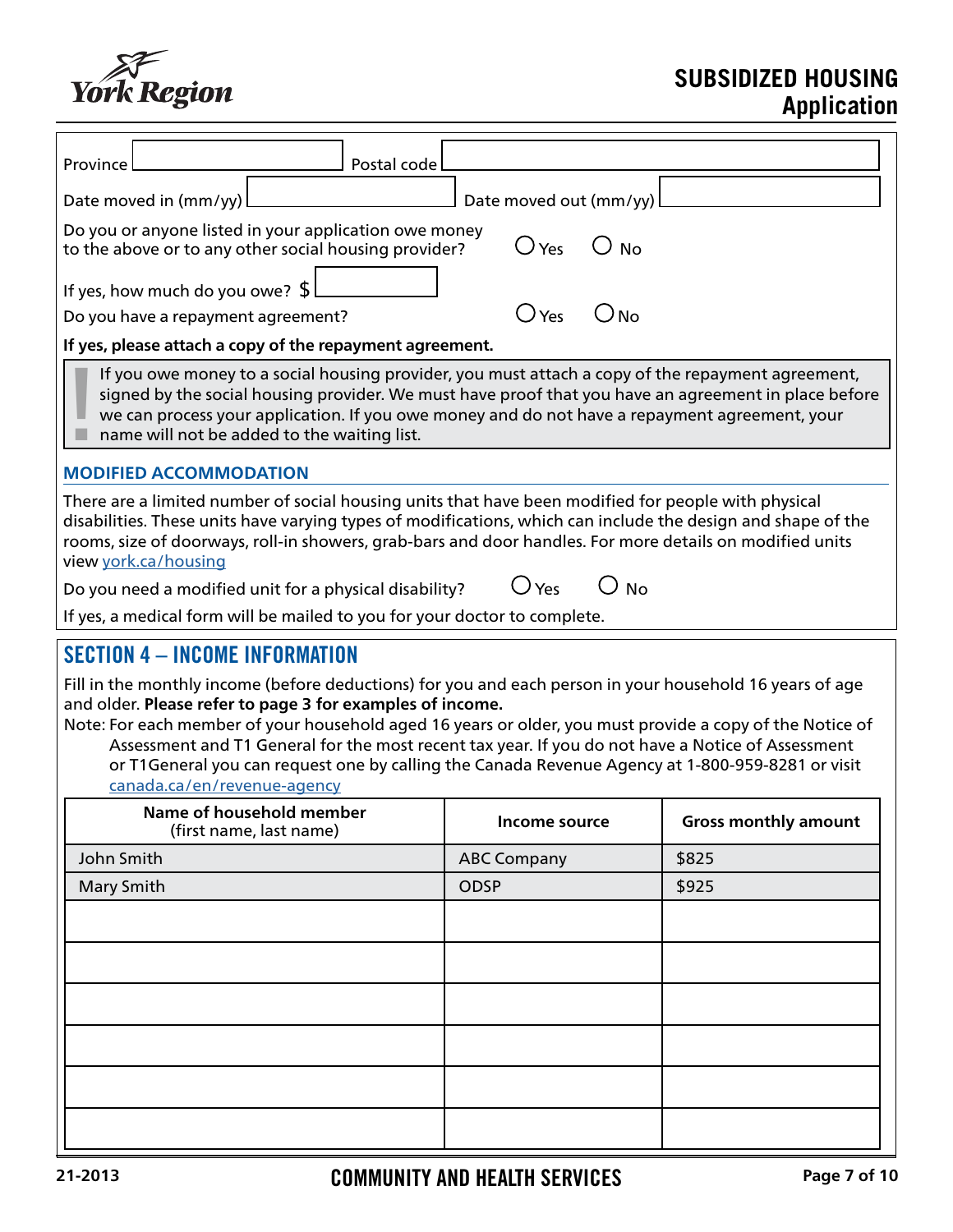

## SECTION 5 – ASSET INFORMATION

**List all assets owned by you and each person in your household 16 years of age and older.** You must also declare any assets that you own with someone else.

**Your household's total assets must be less than \$75,000 to be eligible for subsidized housing in York Region.** Some assets, including Registered Retirement Savings Plans, Registered Education Savings Plans and Registered Disability Savings Plans are not counted toward the limit. You must still declare these assets when you apply. You are also responsible to update your application if there is a change to your assets. You will need to provide verification of the value and ownership of each asset when you are closer to a housing offer.

**Examples of assets are included in the application checklist.** If you own an asset that is not on the list, it may still need to be declared. If you have questions about what you need to declare, please contact Housing Access, 1-877-464-9675**.**

| Name of household member<br>(first name, last name)                                                                                               | <b>Asset/Investment type</b>                | Value (\$) |  |
|---------------------------------------------------------------------------------------------------------------------------------------------------|---------------------------------------------|------------|--|
| John Smith                                                                                                                                        | <b>Registered Retirement</b><br>Saving Plan | \$45,000   |  |
| Mary Smith                                                                                                                                        | <b>Tax Free Savings Account</b>             | \$25,000   |  |
|                                                                                                                                                   |                                             |            |  |
|                                                                                                                                                   |                                             |            |  |
|                                                                                                                                                   |                                             |            |  |
|                                                                                                                                                   |                                             |            |  |
|                                                                                                                                                   |                                             |            |  |
| $\bigcirc$ Yes<br><b>No</b><br>Do you own, or are you the co-owner of any property in Canada or another country?                                  |                                             |            |  |
| If yes, provide the address                                                                                                                       |                                             |            |  |
| What is the estimated value?                                                                                                                      |                                             |            |  |
| What is the amount of any mortgage owed on the property?                                                                                          |                                             |            |  |
| What is the amount owed on any loan or line of credit secured against the property?                                                               |                                             |            |  |
| Are there any assets that you or a member of your household<br>$O$ Yes<br><b>No</b><br>owned that you have gotten rid of in the last three years? |                                             |            |  |
| If yes, what are the assets that you no longer own, what is their value and why do you no longer own them?                                        |                                             |            |  |
|                                                                                                                                                   |                                             |            |  |
|                                                                                                                                                   |                                             |            |  |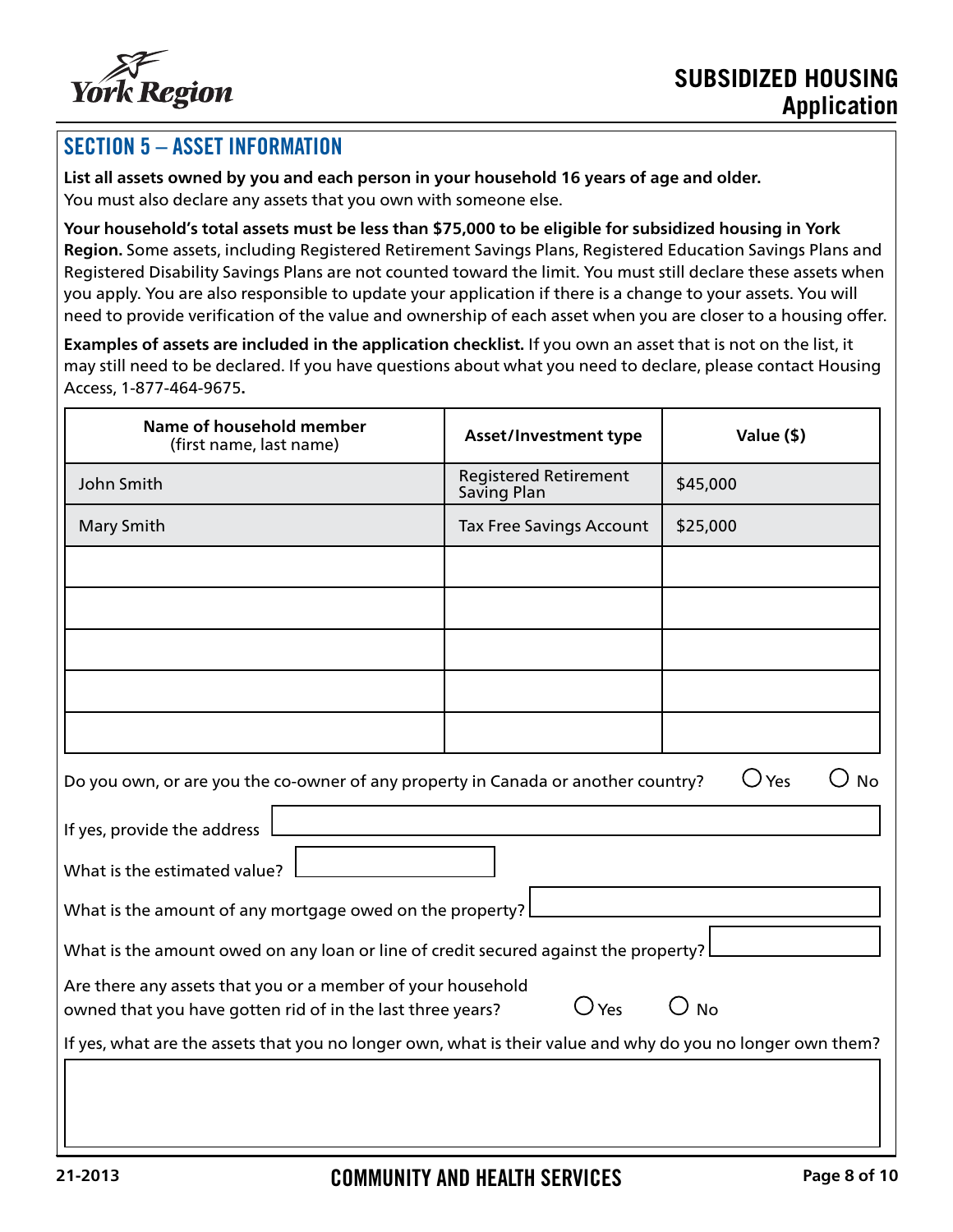

| <b>SECTION 6 - LOCATION PREFERENCES</b>                                                                                                                                                                                                                                                            |  |  |  |
|----------------------------------------------------------------------------------------------------------------------------------------------------------------------------------------------------------------------------------------------------------------------------------------------------|--|--|--|
| Please select the municipalities for which you wish to be on the waiting list:                                                                                                                                                                                                                     |  |  |  |
| <b>East Gwillimbury</b><br>Aurora<br>Georgina                                                                                                                                                                                                                                                      |  |  |  |
| Markham<br>Newmarket<br>King                                                                                                                                                                                                                                                                       |  |  |  |
| Vaughan<br><b>Richmond Hill</b><br>Whitchurch/Stouffville                                                                                                                                                                                                                                          |  |  |  |
| As you get closer to the top of the waiting list, we will contact you to select specific building locations.                                                                                                                                                                                       |  |  |  |
| SECTION 7 - APPLICATION FOR SPECIAL PRIORITY FOR SURVIVORS OF DOMESTIC<br><b>ABUSE/HUMAN TRAFFICKING</b>                                                                                                                                                                                           |  |  |  |
| Only fill in this section if it applies to you.                                                                                                                                                                                                                                                    |  |  |  |
| Special Priority is intended to permanently separate victims of abuse from their abuser.                                                                                                                                                                                                           |  |  |  |
| Special Priority is only given to applicants whose safety is at risk because they live with someone who is<br>abusing them. It does not apply to applicants who want to separate from someone because a relationship is<br>not working.                                                            |  |  |  |
| Complete this section only if you are applying to the waiting list because someone that you live with, or<br>have lived within the last three months, is abusing you or you are/were a victim of human trafficking within<br>three months. You will have to provide a record confirming the abuse. |  |  |  |
| You will also need to complete the Special Priority Application package which Housing Access will send to you.                                                                                                                                                                                     |  |  |  |
| Name of person requesting priority                                                                                                                                                                                                                                                                 |  |  |  |
| Relationship with abusive person<br>Name of abusive person                                                                                                                                                                                                                                         |  |  |  |
| Are you currently living with the abusive person?                                                                                                                                                                                                                                                  |  |  |  |
| $\bigcirc$ I am currently living with this person and intend to permanently live apart from them                                                                                                                                                                                                   |  |  |  |
| $\bigcup$ I have not lived with this person since (dd/mm/yy)                                                                                                                                                                                                                                       |  |  |  |
| $\bigcup$ I am a survivor of human trafficking and have exited trafficking within the past three months                                                                                                                                                                                            |  |  |  |
| What is the address of the residence that you shared with the abusive person?                                                                                                                                                                                                                      |  |  |  |
| Street number<br>Street name                                                                                                                                                                                                                                                                       |  |  |  |
| City/Town<br>Apartment number                                                                                                                                                                                                                                                                      |  |  |  |
| Postal code<br>Province                                                                                                                                                                                                                                                                            |  |  |  |
| If you are still living with the abusive person, provide a safe mailing address where you can be contacted:                                                                                                                                                                                        |  |  |  |
| Street number<br>Street name                                                                                                                                                                                                                                                                       |  |  |  |
| City/Town<br>Apartment number [                                                                                                                                                                                                                                                                    |  |  |  |
| Postal code<br>Province                                                                                                                                                                                                                                                                            |  |  |  |